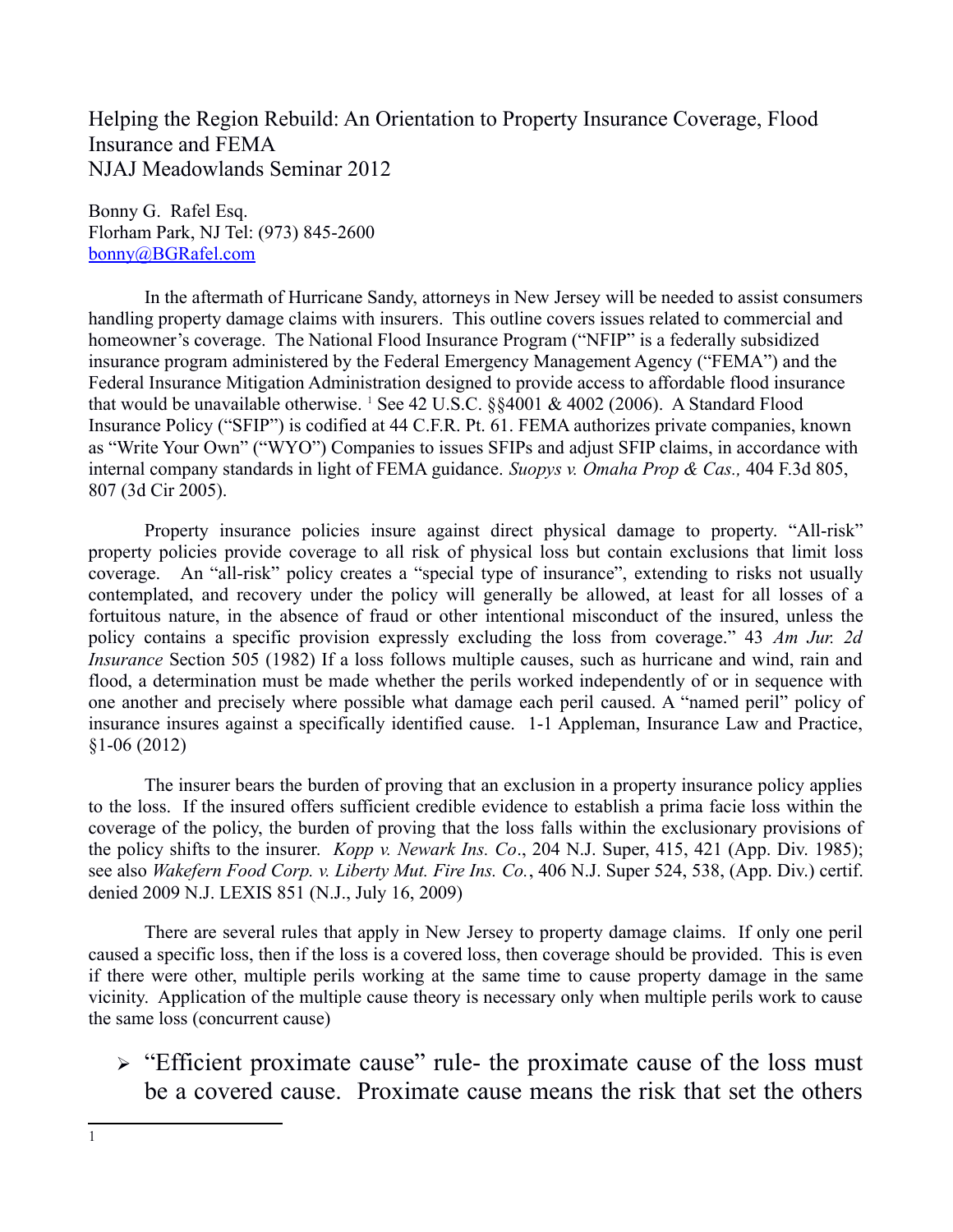in motion- it looks to the quality of the links in the chain of causation. The efficient proximate cause is the predominating cause of the loss. When the perils act in a sequence to cause the same loss, then the "efficient proximate cause" test is used.

For example, if a hurricane breaks a gas main that starts a fire, and the hurricane is an excluded cause of loss, then the loss would not be covered

 "Concurrent cause" rule- concurrent cause means that the perils acted independently of one another to simultaneously cause the same loss. The concurrent cause doctrine permits coverage when a loss results from multiple causes, as long as one of the causes is an insured risk. If any one of multiple non-remote causes of the same loss is a nonexcluded peril (or a specific peril under a named peril policy) then the loss is covered. In this instance, prove that the loss would not have occurred but for the operation of a covered cause.

The evidence must be gathered to allocate the total loss based on the direct physical damage caused by covered and non covered causes. [2](#page-1-0)

As a result of the far reaching application of the efficient proximate cause rule, anti-concurrent" cause language began to appear in policies, to avoid the use of this rule and force a close reading of the contractual language. Some states such as California (California Insurance Code §530) and North Dakota (North Dakota Century Code 26.1-32.01) have codified the "efficient proximate cause" rule by statute, regardless of the policy language, if the proximate cause of the loss is not an excluded peril, then the loss is covered under the policy. Although a court can bar the application of the anti-concurrent causation language as contrary to an insured' reasonable expectations (which has occurred in Washington and West Virginia) this has not occurred in NJ.

New Jersey Courts enforce the efficient proximate cause rule. *Assurance Co., 0f Am., Inc. v. Jay-Mar, Inc.* 38 F. Supp. 2d 349, 353 (D.N.J. 1999) (an insured is normally afforded coverage where an "included cause of loss is either the first or last step in the chain or causation which leads to the loss.") but if a policy is drafted to eliminate the efficient proximate cause doctrine, it will be upheld. *Um v. Cumberland Ins Group,* 2008 N.J. Super. Unpub. LEXIS 2800 (App. Div. Mar. 13, 2008). In *Um*, the Appellate Division held that "contrary to plaintiff's contention, the exclusion did not frustrate their reasonable expectations of coverage." \*15. See also *Simonetti v. Selective Ins. Co*. 372 N.J. Super, 421, 428 859 A.2d 694 (App. Div. 2004) enforcing an "anti-concurrent clause"

<span id="page-1-0"></span>"Generally, '[w]hen interpreting an insurance policy, courts should give the policy's words their plain, ordinary meaning." *Nav-Its Inc. v. Selective Ins. Co. of Am.* 183 N.J. 110, 118, 869 A.2d 929 (2005) (quoting *President v. Jenkins*, 180 N.J. 550, 562, (2004). Courts must give effect to their parties' reasonable expectations in contracting for insurance coverage. *Flomerfelt v. Cardiello*, 202 N.J. 432, 441, 997 A.2d 991 (2010)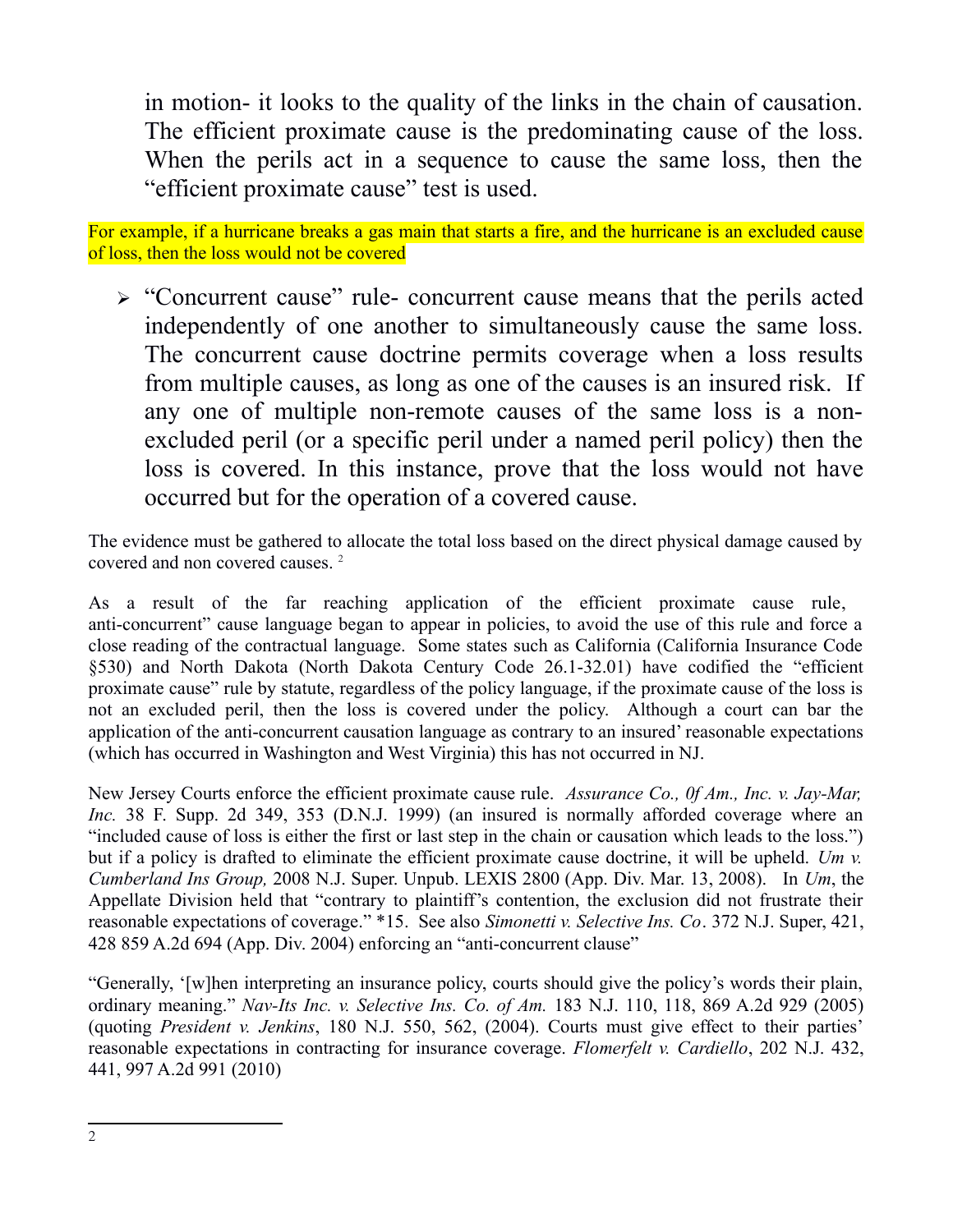Exclusions in insurance policies are construed narrowly. *Princeton Ins. Co. v. Chunmuang*, 151 N.J. 80, 95, 698 A.2d 9 (1997) Exclusions will be enforced if the language is "specific, plain, clear, prominent, and not contrary to public policy." Ibid. Normally, "when an insurance policy uses an exclusion which bars coverage for losses caused by a particular peril, the exclusion applies only if the excluded peril was the "efficient proximate cause of the loss." *Zurich Am. Ins. Co. v. Keating Bldg. Corp,* 513 F. sup. 2d 55, 70 (D. N.J. 2007) (quoting *Auto Lenders Acceptance Corp. v. Gentilini Ford, Inc.,* 181 N.J. 245, 257 854 A.2d 378 (2004).

Because an insurance policy is a contract of adhesion, ambiguous policy language is interpreted in favor of the insured to give effect to the insured's reasonable expectations. *Doto v. Russo*, 140 N.J. 544, 559, 659 A.2d 1371 (1995). If the policy language is sufficiently ambiguous to support two meanings, one that favors the insurer and one that favors the insured, the policy should be construed to provide coverage. *President v. Jenkins*, 180 N.J. 550, 562, 563 853 A. 2d 247 (2004). Ambiguity is present when the "phrasing.. is so confusing that the average policyholder cannot make out the boundaries of coverage." *Weedo v. Stone-E-Brick, Inc.* 81 N.J. 233, 247, 405 A.2d 788 (1979)

"If the words used in an exclusionary clause are clear and unambiguous, a court should not engage in a straining construction to support the imposition of liability." The burden is on the insurer to bring the case within the exclusion. " *Flomerfelt,* supra , 202 N.J. at 442 (2010) (quoting *Longobardi v Chubb Ins. Co.*, 121 N.J. 530, 582 A.2d 1257 (1990) Coverage depends on the terms of the insurance policy, and because the policy is a contract, its interpretation is a question of law. *Adron, Inc. v. Home Ins. Co.,* 292 N.J.Super. 463, 473, 679 A.2d 160 (App. Div. 1996).

#### **Sampling of Prominent Issues and Cases**

### *Mold developing following a covered cause of loss:*

### *Simonetti v. Selective Ins. Co***.** 372 N.J. Super. 421, 859 A.2d 694 (App.Div. 2004)

The appellate division reversed the entry of summary judgment to an insurer in action for coverage under a homeowner's policy because a question of fact was presented as to whether some or all of the damage, including mold in the home, was caused by a rainstorm and water leakage in the home. If the insured proves that the mold resulted from a covered peril (the rain) then the cost of removing the mold was not a loss separate from, or caused by, the mold itself, but rather was within the coverage provided under the policy. (there was an exclusion for mold in the policy)

\*NOTE :there was no anti-concurrent or anti-sequential clause in the Selective policy

For an example of a situation where there is a mold endorsement for specified perils, and no coverage for the simple formation of mold unrelated to these enumerated perils, see *Chadwell v. NJ Manufacturers* 2011 N.J.Super. Unpub. LEXIS 31 (App. Div. Jan 6, 2011).

### *Efficient Proximate Cause Tested*

# *Puhlovsky v. Rutgers Cas. Ins. Co.,* 2012 N.J.Super. Unpub. LEXIS 2091 (App. Div. Sept.7 2012)

Damage and Loss to a Building related to wall damage caused by demolition next door and other causes, contributed to by earth movement

Declaratory Judgment action for coverage since Rutgers denied coverage, relying on certain exclusions related to damage caused by ordinance or Laws as well as earth movements regardless of any other cause. On appeal, the court found that Rutgers had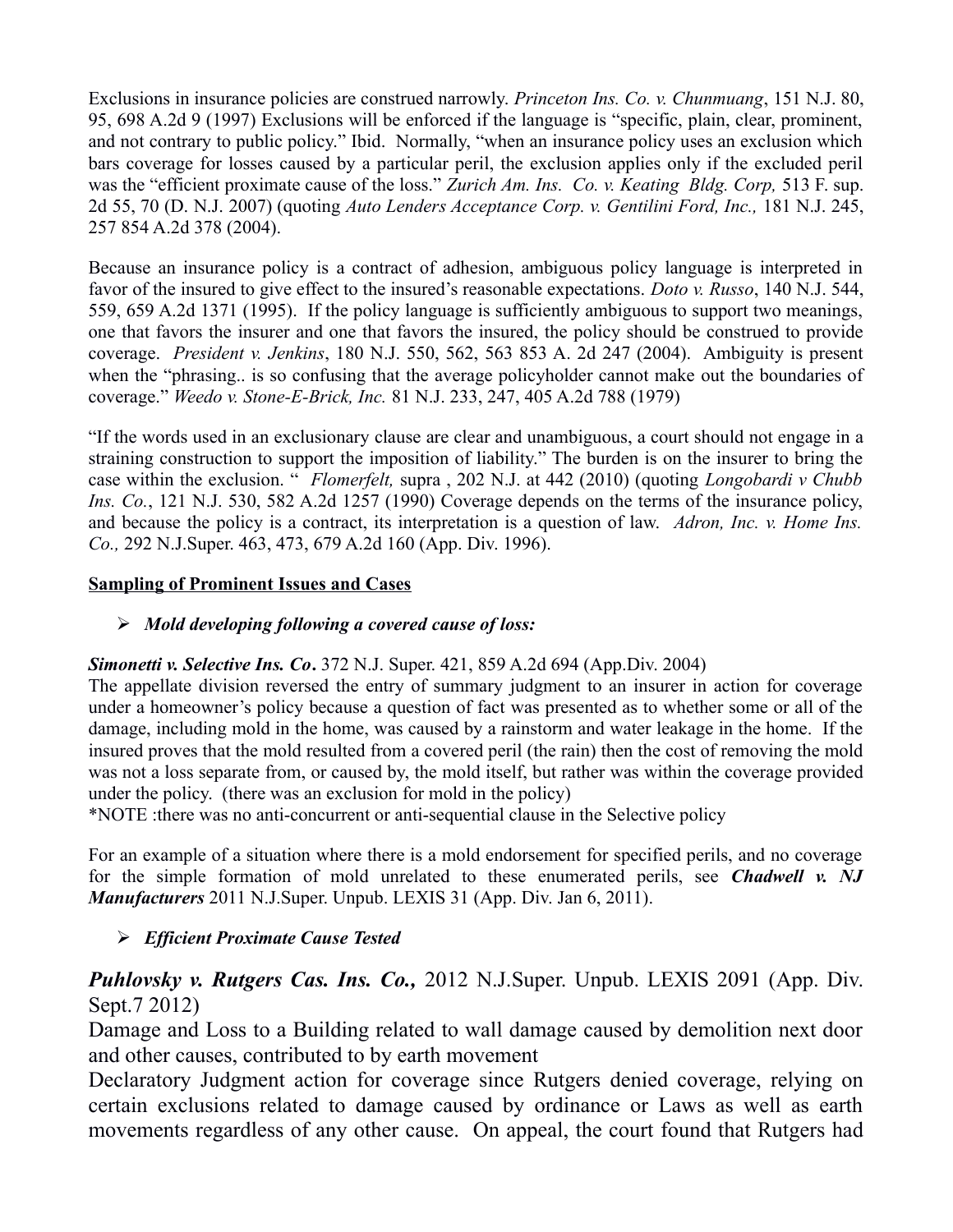not proven that the exclusions applied and that the fact finder must perform this analysis under the "efficient or proximate cause" of the loss rule. The court below erred in applying the "anti-concurrent clause" in the policy because it applied only to select exclusions and not the ones at issue here.

## *Victory Peach Group Inc., v. NY Mutual Ins Co.,* 310 N.J. Super 82, 707 A.2d 1383 (App.Div. 1998)

Roof under repair was covered by a tarpaulins and sustained damage from a heavy windstorm that ripped off the tarpaulins and securing shingles. Rainwater entered the building and caused water damage. The policy contained an exclusion for damage caused by rain to personal property in the open. The court also did not apply the provision that limits coverage for loss or damage caused by rain, since it was not the rain, but the damage to the roof that caused the loss.

## *The Proof of Loss- Evidence- Is An Expert Required?*

*Weshifesky v. State Farm Fire & Casualty Co.*, 2006 N.J.Super. Unpub. LEXIS 1207 (App. Div. May 4, 2006) Home damaged by heavy wind and rain that caused water to enter the house. State Farm denied roof repair, asserting that normal wear and tear are excluded. After the trial court barred Plaintiff's experts from testifying, he entered SJ for defendant, reasoning that Plaintiff's damages could not be submitted to a jury without expert testimony on the issue of causation. The Appellate Division reversed, finding that Plaintiff's own testimony, together with the reasonable inferences from the jury as to the cause of the loss would be sufficient.

**Zions v. Essex Ins. Co.,** 2009 N.J. Super. Unpub. LEXIS 1318 (App. Div. May 29, 2009) Home undergoing repairs, tarpaulin on the roof and on a side wall to protect the contents. An exclusion exists for rain damage unless first wind causes damage to the roof or wall through which the rain enters. However, since the Plaintiff failed to show the rain entered the building through the roof or through walls that were first damaged by wind, the exclusion applied.

# *Petrick v. State Farm Fire & Cas. Co*., 2010 NJ Super Unpub. LEXIS 1964 (App. Div. Aug. 13 2010)

Damage to home caused by Nor-easter storm included fungus damage and structural damage. Plaintiff alleged that force of wind had damaged the building and roof, causing water intrusion and loss of personal property. Plaintiff asserted that the moisture in the home could not have occurred absent water entering the home, but the Court held that since Plaintiff had not established that the opening was caused by a direct force of wind, their claim failed and the exclusion for rain applied. Plaintiff challenged the validity of the sequential loss provisions and the Appellate Division indicated that it is not contrary to public policy.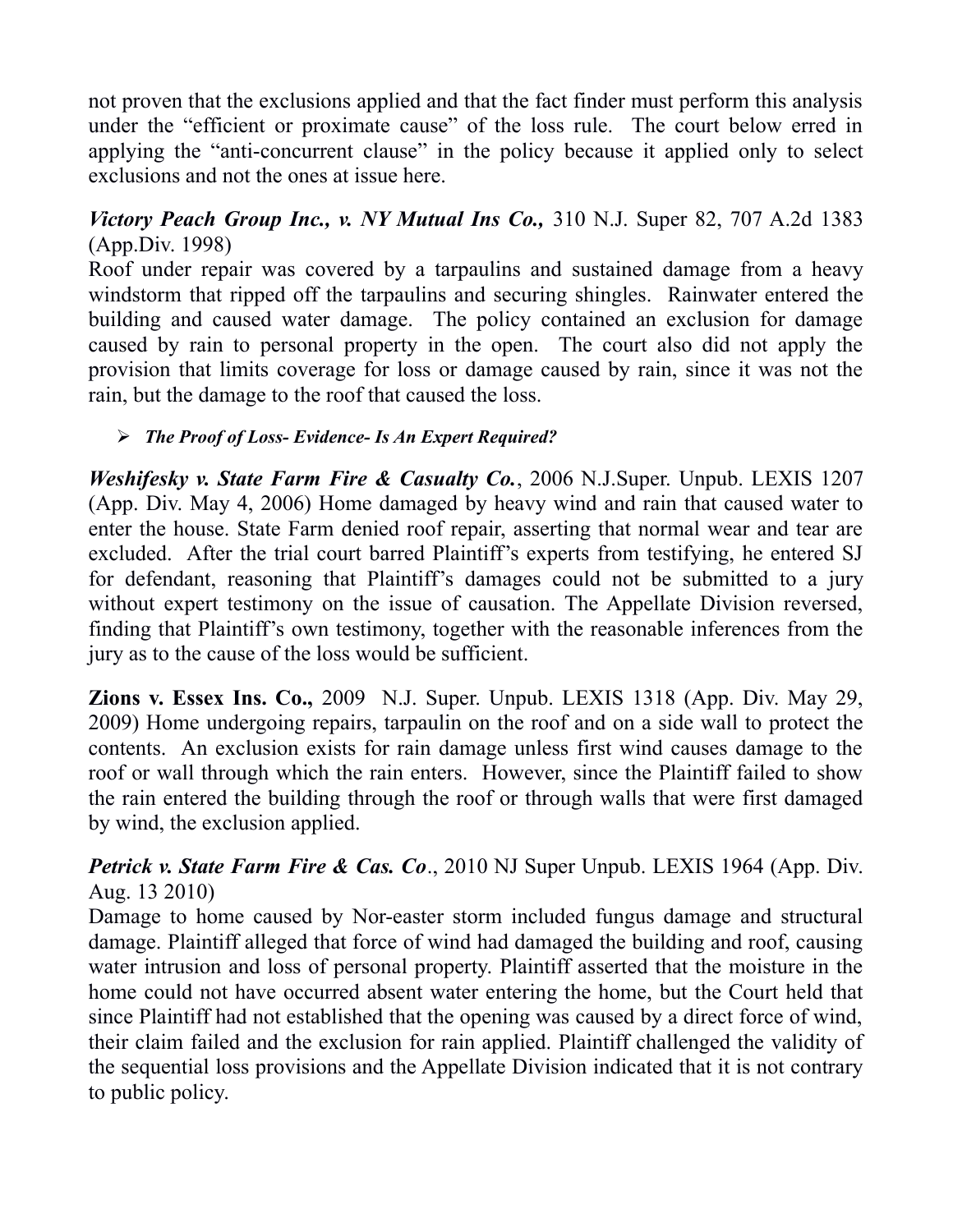*Ambiguity in Policy Favored Coverage*

*Wakefern Food Corp. v. Liberty Mut. Fire Ins. Co., 406 N.J. Super 524, 538, (App. Div.) certif. denied* 2009 N.J. LEXIS 851 (N.J., July 16, 2009)

Consequential loss or damage resulting from an interruption of electrical power to supermarkets applied only if there is physical damage to off-premises electrical plant and equipment. On appeal, the court concluded the term "physical damage" in the policy was ambiguous and based on the evidence that power from the plant was interrupted for several days, concluded that the loss was covered.

### *Standard Flood Insurance Policy*

*Barmil v. The Standard Fire Insur. Co.* 2011 U.S. Dist. LEXIS 135952 (D.N.J. Nov 28, 2011) Standard Flood Insurance policy issued by private carrier as per FEMA. Flood coverage provided for structure and contents. 60 day deadline for filing proof of loss will be enforced. Despite Standard's representations during the adjustment of the claim, and ongoing collection of data before the filing of the Proof of Claim, plaintiff had an absolute duty to file the Proof of Claim by the deadline. A private party can only estop government agents from strictly enforcing the law in those extraordinary cases and there is no affirmative misconduct in this case. Strict adherence to the conditions precedent to payment is required.

See also *Vanschaik v. Allstate Ins. Co.,* 2010 U.S.Dist. LEXIS 100285 (D.N.J. Sept 23, 2010); *Miller v. Selective Insurance Co. of America* 2009 U.S. Dist. LEXIS 116332 (D.N.J. Dec 15, 2009) *Uddoh v. Selective Insurance Co. of America* 2012 U.S.Dist. LEXIS 100905 (D.N.J. July 20, 2012)

#### *Bad Faith in a First Party Property Claim*

*Bello v. Merrimack Mut. Fire Ins. Co.,* 2012 N.J. Super. Unpub. LEXIS 1654 (App.Div. July 12, 2012) Significant damage was sustained to a retaining wall of a multi-unit home caused by wind, a covered peril under the homeowners policy. Merrimack paid 1/10 of the estimated cost to repair, citing to deterioration of the wall, and a "pre-existing" condition of vegetation impacting the integrity of the wall as justification. During litigation, Merrimack tendered its entire policy following arbitration. At a trial for bad faith, Judge Suter determined there was no debatable reason for the denial of the claim and paved the way for a bad faith verdict. The verdict included compensatory and consequential damages for the full extent of the estimated loss (\$>600,000) plus counsel fees (\$195,000) and costs. The decision was affirmed in July and defense's petition for certification is scheduled for decision on December 4, 2012.

### *Statute of Limitations in a First Party Property Claim*

Under New Jersey law, insurance actions come under the same six-year statute of limitation as contractual actions unless that period is shortened by the terms of the insurance contract or an express statute to the contrary. The Statute of Limitations runs from the date of the casualty but is tolled from the time the insured gives notice until liability is formally declined. See Peloso v. Hartford Fire Ins. Co., 56 N.J. 514, 521, 267 A.2d 498 (1970); Gahnney v. State Farm Ins. Co., 56 F. Supp. 2d 491 (D.N.J. 1999) (limitations period began when plaintiff discovered the damages, stayed during negotiations but continues once settlement offer received.) See also Azze v. Hanover Ins. Co., 765